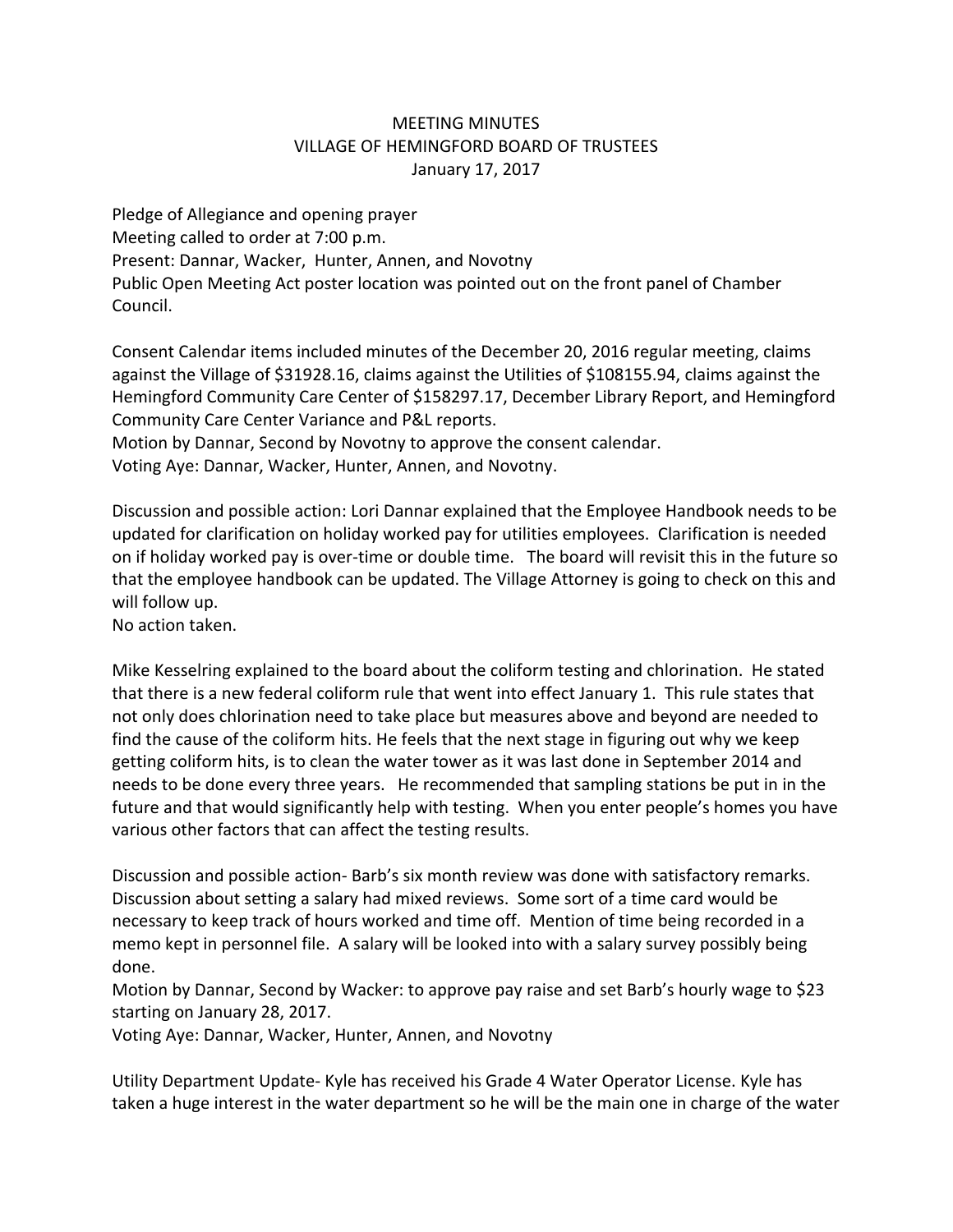department. Chlorination is still being done with testing being done on January 23 and 24. Flushing the fire hydrants to help with chlorination. Christmas lights are still up due to the bucket truck needing repaired. Snow removal after Christmas, trying to keep ice chopped. Snow blower is still needing to be figured out how it works.

Discussion and possible action‐ Bids were reviewed from Ditch Witch and Subsurface Solutions for the purchase of an underground utility locator to locate wires. Motion by Dannar, Second by Hunter : To approve the purchase of the Ditch Witch underground locator in the amount of \$3825.00. Voting Aye: Dannar, Wacker, Hunter, Annen, and Novotny

Discussion and possible action—The bucket truck is in need of repairs so that it is safe to use, an estimate from Altec was reviewed. The cables need to be replaced so the bucket is operable. Bucket truck needs to be inspected and recertified every year. Motion by Dannar, Second by Novotny: To approve the repairs to bucket truck in the amount of \$7799.45 with Altec coming here to do the repairs. Voting Aye: Dannar, Wacker, Hunter, Annen, and Novotny

Motion by Annen, Second by Dannar to enter executive session to protect the public's interest for the purpose of discussing personnel matters and a separate litigation matter at 8:14 pm. Voting Aye: Dannar, Wacker, Hunter, Annen, and Novotny

Motion by Annen, Second by Wacker to re-enter regular session as 9:12 p.m. Voting Aye: Dannar, Wacker, Hunter, Annen, and Novotny

Motion to adjourn at 9:13 p.m. by Novotny, Second by Dannar Voting Aye: Dannar, Wacker, Hunter, Annen, and Novotny

| 17-Jan-17 VILLAGE                         |                          |          |
|-------------------------------------------|--------------------------|----------|
| <b>BANKCARD</b>                           | <b>SUP</b>               | \$300.18 |
| <b>BOMGAARS</b>                           | <b>SUP</b>               | \$311.26 |
| <b>BOX BUTTE COUNTY</b>                   | <b>ELECTION EXPENSES</b> | \$100.00 |
| <b>BYTES COMPUTER</b>                     | <b>CONTRACT SERVICE</b>  | \$38.32  |
| <b>CARQUEST</b>                           | <b>REPAIRS</b>           | \$129.00 |
| <b>CASELLE</b>                            | <b>CONTRACT SERVICE</b>  | \$336.33 |
| <b>DAN'S REPAIR</b>                       | <b>REPAIRS</b>           | \$360.00 |
| <b>EAGLE COMMUNICATIONS</b>               | <b>ADVERTISING</b>       | \$20.00  |
| <b>GARDNER LOUTZENHISER &amp; RYAN PC</b> | <b>PRO FEES</b>          | \$318.37 |
| <b>HEMINGFORD COOP TELEPHONE</b>          | <b>PHONE</b>             | \$583.05 |
| <b>HUSS AUTO REPAIR</b>                   | <b>REPAIRS</b>           | \$268.42 |
| <b>MENARDS</b>                            | <b>SUP</b>               | \$401.20 |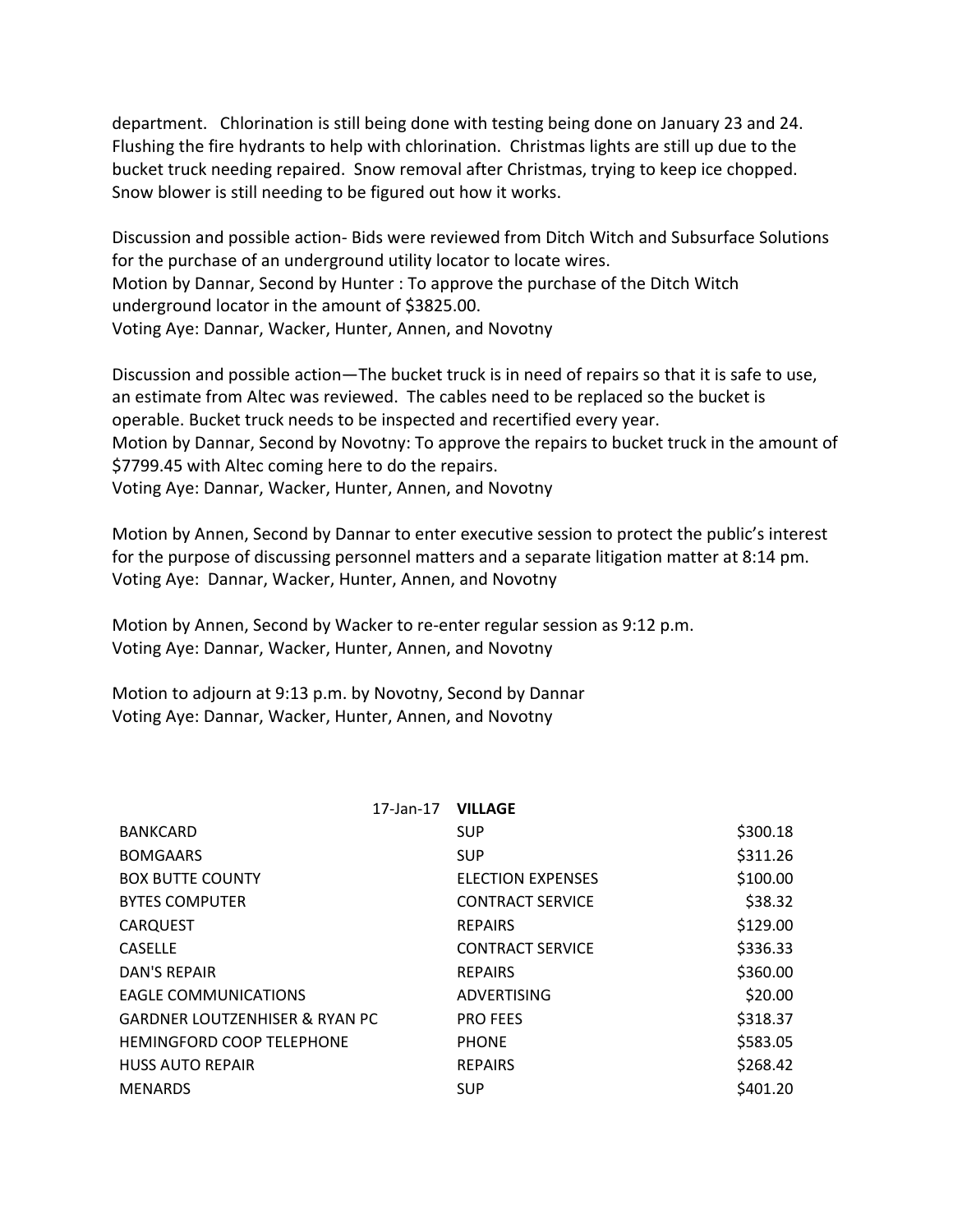| <b>MOBIUS</b>                 | <b>INTERNET</b>       | \$25.00     |
|-------------------------------|-----------------------|-------------|
| NEBRASKA TOTAL OFFICE         | <b>SUP</b>            | \$10.02     |
| <b>PURCHASE POWER</b>         | <b>POSTAGE</b>        | \$170.56    |
| <b>RABENS</b>                 | <b>SUPPLIES</b>       | \$5.36      |
| SIMMONS OLSEN LAW FIRM PC     | <b>PRO FEES</b>       | \$3,525.52  |
| <b>STURDEVANTS AUTO PARTS</b> | <b>REPAIRS</b>        | \$327.10    |
| <b>SUSIE CHEEK</b>            | <b>CONTRACT LABOR</b> | \$83.34     |
| THE LEDGER                    | <b>ADVERTISING</b>    | \$188.32    |
| <b>VIAERO</b>                 | <b>CELL PHONES</b>    | \$188.68    |
| <b>WESTCO</b>                 | <b>GAS</b>            | \$615.65    |
| <b>PAYROLL 12/22/16</b>       | <b>PAYROLL</b>        | \$11,714.37 |
| <b>PAYROLL 01/05/17</b>       | <b>PAYROLL</b>        | \$11,908.11 |
|                               |                       | \$31,928.16 |

| 17-Jan-17                     | <b>UTILITIES</b>        |             |
|-------------------------------|-------------------------|-------------|
| <b>ALTEC</b>                  | <b>REPAIRS</b>          | \$2,338.95  |
| <b>BANKCARD</b>               | <b>SUP</b>              | \$99.40     |
| <b>BLACK HILLS ENERGY</b>     | <b>HEAT</b>             | \$821.72    |
| <b>BYTES COMPUTER</b>         | <b>CONTRACT SERVICE</b> | \$76.63     |
| <b>CASELLE</b>                | <b>CONTRACT SERVICE</b> | \$672.67    |
| <b>DHHS</b>                   | <b>WATER SAMPLES</b>    | \$1,154.00  |
| DHHS-PUBLIC HEALTH            | EDUCATION/TRAINING      | \$115.00    |
| <b>EAGLE COMMUNICATIONS</b>   | <b>ADVERTISING</b>      | \$40.00     |
| <b>FARMER'S COOP</b>          | <b>SUP</b>              | \$1.99      |
| GARDNER, LOUTZENHISER RYAN PC | <b>PRO FEES</b>         | \$636.73    |
| $H$ & $H$                     | <b>TRASH HAULING</b>    | \$4,258.31  |
| HEMINGFORD COOP TELEPHONE     | <b>PHONE</b>            | \$623.96    |
| <b>KRIZ DAVIS</b>             | <b>SUP</b>              | \$2,484.16  |
| <b>MAGUIRE IRON</b>           | <b>REPAIRS</b>          | \$9,640.00  |
| MIKE KESSELRING               | <b>CONTRACT LABOR</b>   | \$1,140.00  |
| <b>NPPD</b>                   | <b>POWER</b>            | \$57,681.60 |
| <b>ONE CALL</b>               | <b>CONTRACT SERVICE</b> | \$2.25      |
| <b>PURCHASE POWER</b>         | <b>POSTAGE</b>          | \$341.12    |
| <b>RABENS MARKET</b>          | <b>SUP</b>              | \$16.28     |
| <b>SUSIE CHEEK</b>            | <b>CONTRACT LABOR</b>   | \$166.66    |
| SWANN                         | <b>TRASH DISPOSAL</b>   | \$5,858.36  |
| THE LEDGER                    | <b>ADVERTISING</b>      | \$376.63    |
| <b>VIAERO</b>                 | <b>CELL PHONES</b>      | \$112.68    |
| <b>WESTCO</b>                 | GAS                     | \$317.60    |
| <b>PAY ROLL 12/22/16</b>      | <b>PAYROLL</b>          | \$9,349.80  |
| <b>PAYROLL 01/05/16</b>       | <b>PAYROLL</b>          | \$9,829.44  |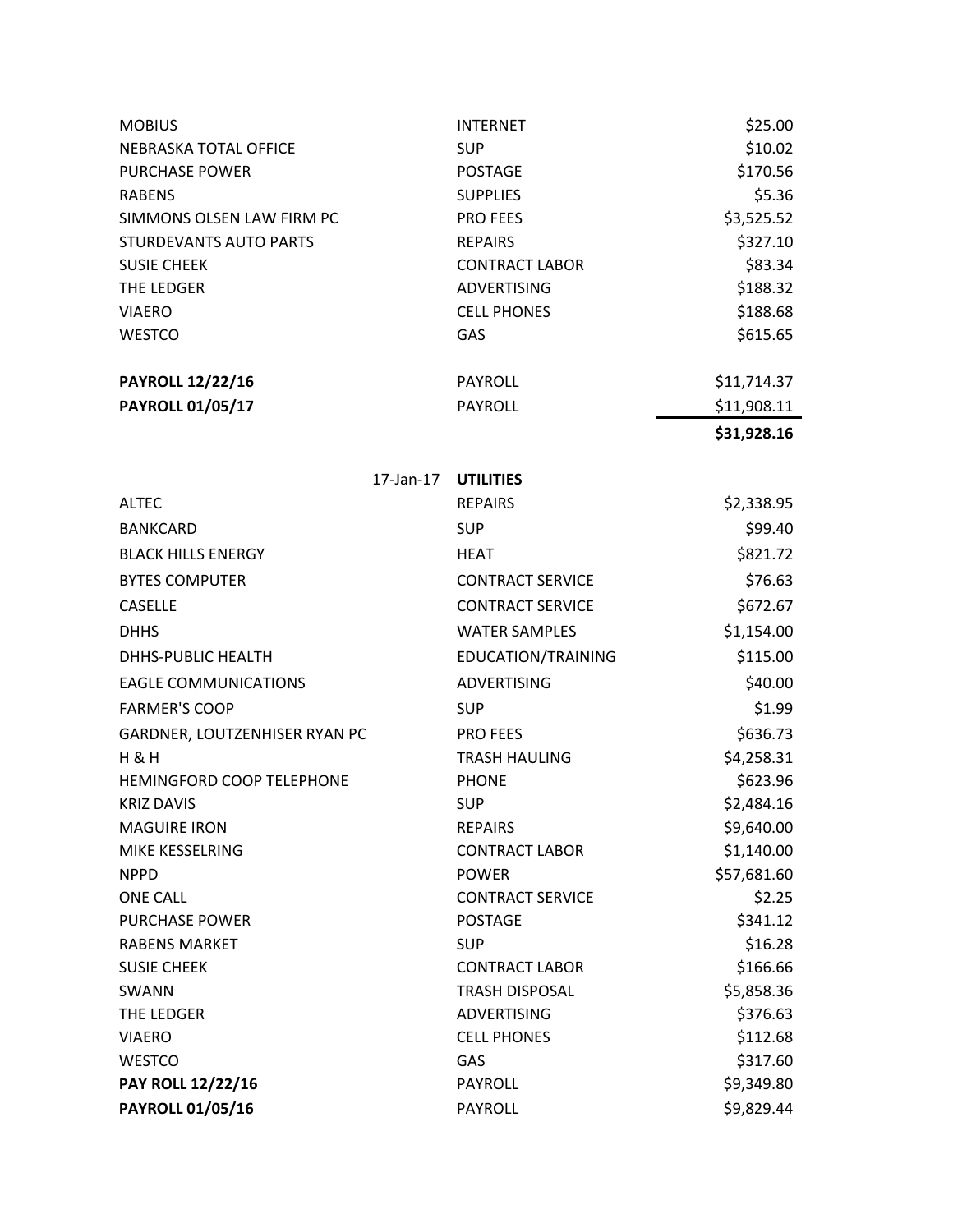HCCC Claims 1/17/2017

| Aflac                         | <b>Benefits</b>          | \$       | 427.06    |
|-------------------------------|--------------------------|----------|-----------|
| Allied Insurance              | Insurance                |          | 1,961.67  |
| <b>Bank Card Center</b>       | Supplies                 | \$<br>\$ | 234.00    |
| Bank of the West              | <b>Bank Fees</b>         | \$       | 100.00    |
| <b>Bloedorn Lumber</b>        | <b>Supplies</b>          | \$       | 290.76    |
| <b>Blue Stauta</b>            | Software                 | \$       | 512.00    |
| <b>Bluffs Sanitary Supply</b> | Supplies                 | \$       | 563.27    |
| <b>Buds Pest Control</b>      | Service Contract         | \$       | 44.00     |
| Compufact                     | Recruitment              | \$       | 22.00     |
| Dave Randolph                 | Consultant               | \$       | 300.00    |
| Daves Pharmacy                | <b>Resident Supplies</b> | \$       | 332.69    |
| David Johnson                 | <b>Professional Fee</b>  | \$       | 350.00    |
| Dish Network                  | Cable                    | \$       | 226.21    |
| QAA                           |                          | \$       | 10,367.00 |
| <b>Harris Sales</b>           | Food                     | \$       | 292.63    |
| <b>HCIS</b>                   | Dues and Subs            | \$       | 80.00     |
| <b>Hemingford Telephone</b>   |                          | \$       | 1,413.23  |
| <b>Hemingford Utilities</b>   | <b>Utilities</b>         | \$       | 2,820.29  |
| <b>Ideal Linen</b>            | Service Contract         | \$       | 68.15     |
| Nebraska Healthcare           | Dues and Subs            | \$       | 1,166.38  |
| Karen Johnson                 | Consultant               | \$       | 500.00    |
| McKesson                      | <b>Resident Supplies</b> | \$       | 2,790.11  |
| Nebraska Total Office         | <b>Supplies</b>          | \$       | 234.93    |
| Peterson Drug                 | <b>Resident Supplies</b> | \$       | 731.00    |
| <b>Pitney Bowes</b>           | Postage                  | \$       | 7.69      |
| QBE                           | Work Comp Ins            | \$       | 2,702.83  |
| Rabens Market                 | Food                     | \$       | 427.72    |
| Senior Insight                | Consultant               | \$       | 4,000.00  |
| <b>Black Hills Energy</b>     | GAS                      | \$       | 591.74    |
| <b>Standley Healthcare</b>    | <b>Resident Supplies</b> | \$       | 295.00    |
| The Thompson Co               | Food                     |          | 6,701.16  |
| <b>VSP Vision</b>             | <b>Benefits</b>          |          | 178.05    |
| Westco                        | Vehicle Expense          |          | 133.61    |
| A & T Electric                | Contract Labor           | ちちちち     | 7,250.00  |
| ST. Agnes Academy             | <b>Benefits</b>          |          | 900.00    |
| <b>HCCC</b>                   | <b>Supplies</b>          | \$       | 107.64    |